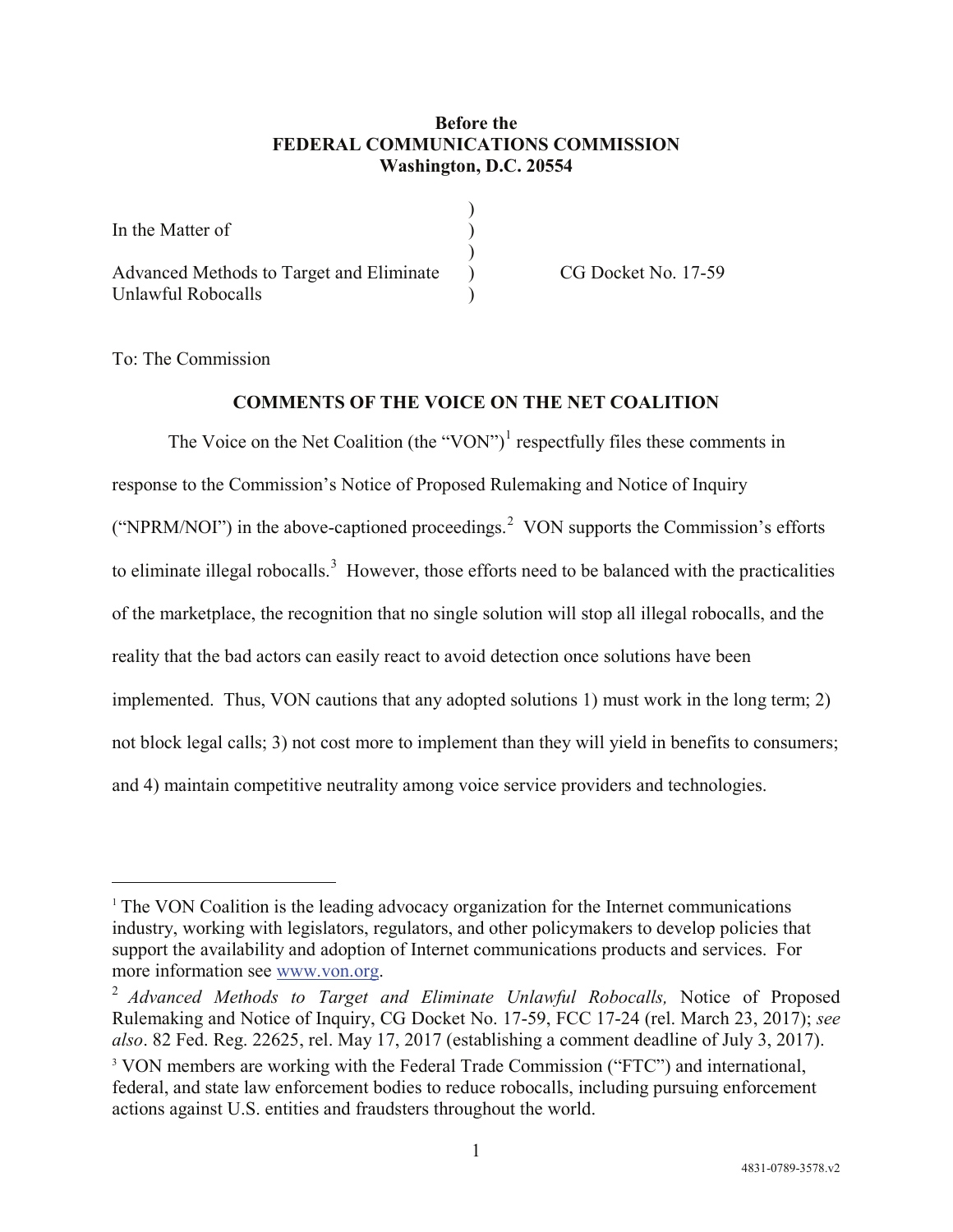**General concerns with call blocking solutions.** Call blocking is an extreme response, particularly when blocking standards are not settled and have not been tested for the potential of inadvertent consequences, including with new technologies. The Commission has long held, and acknowledges in this proceeding, that call blocking is a violation of the Communications Act, even when done to combat unlawful behavior.<sup>[4](#page-1-0)</sup> Ultimately, the reliability of the nation's communications networks, and the public's perception of such reliability, must remain the critical consideration for any policy decisions made to stop illegal robocalls. A cautious and deliberate approach, while it may take more time, will ensure that the operation of the public switched telephone network ("PSTN") is not diminished.

Moreover, this is not solely a Commission problem. The Commission is only one component in the fight against illegal robocalls. This effort must also include the FTC, international regulators, coordination between law enforcement in the US and abroad, technological solutions and consumer education. Extreme measures – including overly-zealous call blocking requirements -- should not be necessary with proper engagement on multiple fronts.

Finally, robocallers are smart. Once voice service providers begin blocking specified telephone numbers or types of telephone numbers, robocallers will move to a different block of telephone numbers. Most voice service providers offer per call blocking, which individual subscribers to block calls from specified numbers. This option prevents rampant blocking of legal robocalls, including those that may have been subject to a handful of customers complaints, but that are otherwise lawful calls.

<span id="page-1-0"></span> $4$  NPRM/NOI at fn. 31.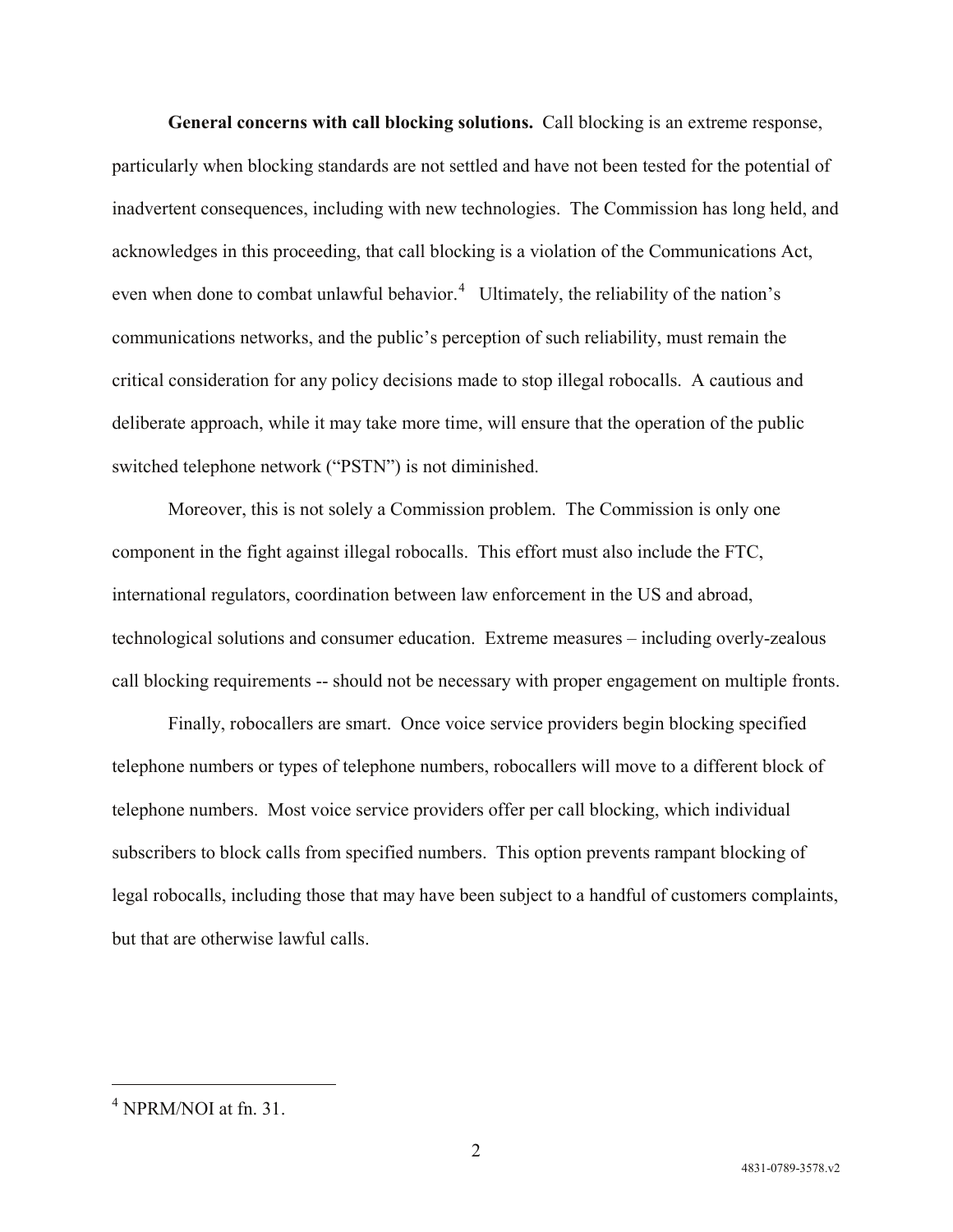**Specific concerns with proposed call blocking solutions.** As an initial matter, VON supports the FCC's definition of an illegal robocall<sup>[5](#page-2-0)</sup> and the concept that voice service providers may block certain calls to protect subscribers from illegal robocalls.<sup>[6](#page-2-1)</sup> That said, it's concerning that the Commission also states that blocking a call from a spoofed number does not violate Sections 201 and 202 of the Communications Act.<sup>[7](#page-2-2)</sup> Spoofed calls are not per se illegal. Section 227(e) of the Communications Act requires intent to render unlawful the act of spoofing caller ID ("with the intent to defraud, cause harm, or wrongfully obtain anything of value"). <sup>[8](#page-2-3)</sup> Further, the Commission acknowledges that there may be valid reasons for spoofing caller ID that do not involve fraudulent intent.<sup>[9](#page-2-4)</sup> Accordingly, to state broadly that "blocking a call from a spoofed number is not, by definition, an unjust or unreasonable practice" is overly broad and inconsistent with both the Communications Act and Commission policy. Thus, blocking legitimate spoofed calls should remain an unreasonable practice; and the Commission must be more precise as it determines which calls may be legally blocked.

VON also supports the Commission's proposal to make clear that voice service providers may block calls from a number if the subscriber to that number requests such blocking in order

<span id="page-2-0"></span> $<sup>5</sup>$  An "illegal robocall" is one that violates the requirements of the Telephone Consumer</sup> Protection Act of 1991 ("TCPA"), the related FCC regulations implementing the TCPA, or the Telemarketing Sales Rule, as well as any call made for the purpose of defrauding a consumer, as prohibited under federal and state laws and regulations, including the federal Truth in Caller ID Act. Id. at para. 13

<span id="page-2-1"></span> $6$  Id. at para. 11.

<span id="page-2-2"></span> $<sup>7</sup>$  Id. at para. 12.</sup>

<span id="page-2-3"></span><sup>8</sup> 47 U.S. Code § 227(e).

<span id="page-2-4"></span><sup>9</sup> See "Spoofing and Caller ID" at<https://www.fcc.gov/consumers/guides/spoofing-and-caller-id> (last visited June 16, 2017) ("In some cases, spoofing can be permitted by courts for people who have legitimate reasons to hide their information, such as law enforcement agencies working on cases, victims of domestic abuse or doctors who wish to discuss private medical matters.").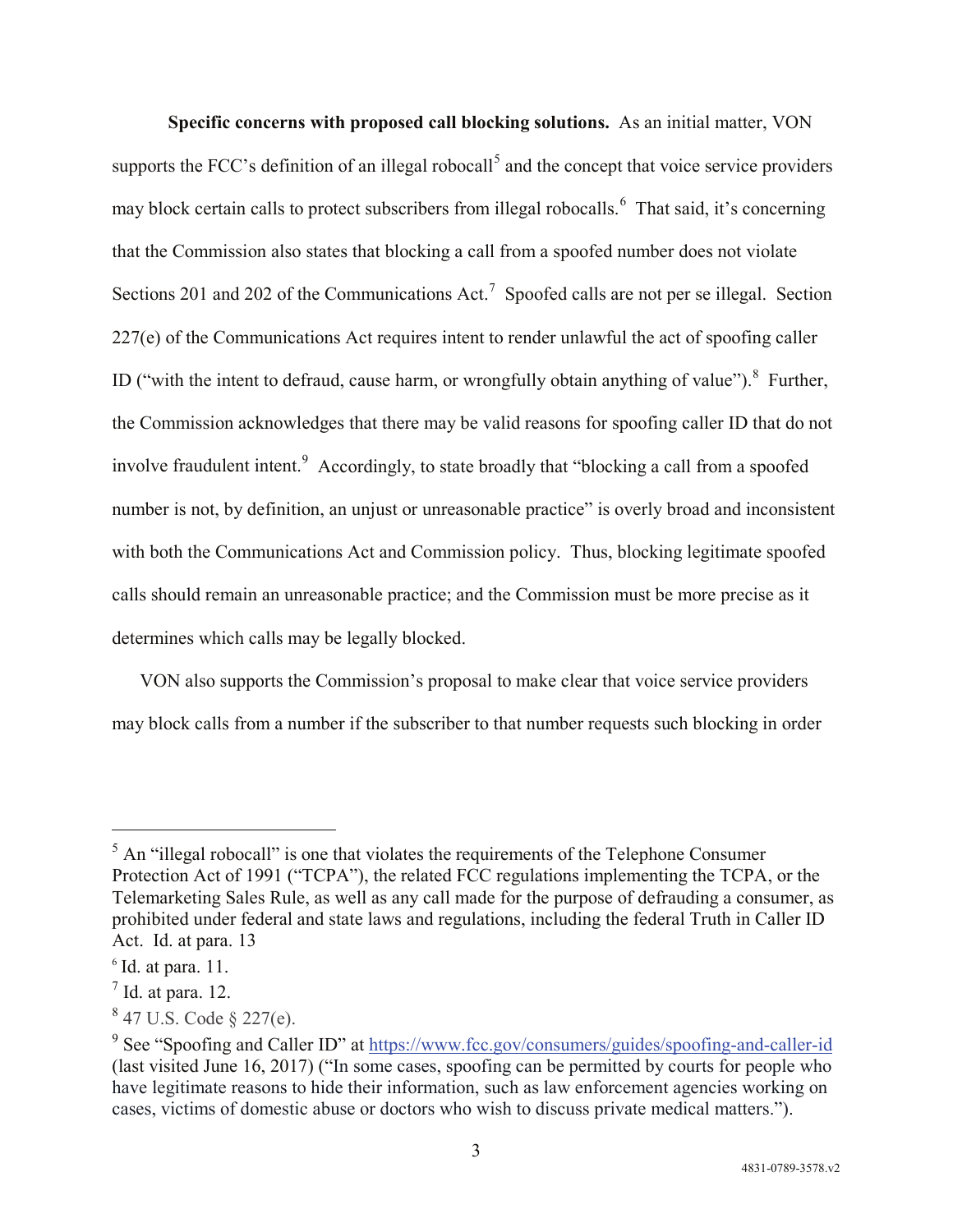to prevent its phone number from being spoofed.<sup>[10](#page-3-0)</sup> This proposal legitimately keeps the consumer in control of its own phone number but there are concerns. Specifically, industry must develop a way to manage this restriction so that it does not negatively impact a subsequent subscriber to that number or interfere with number portability. In addition, if this proposal requires a joint, industry-shared database, it will need to be determined which voice service providers receive access to the database, who pays for the database and who will be responsible for correcting errors.[11](#page-3-1) Moreover, will voice service providers who do not block these calls be subject to FCC enforcement or civil lawsuits?<sup>12</sup>

The Commission also seeks comment on authorizing providers to block calls from three categories of numbers: (1) invalid numbers, (2) valid numbers that are not allocated to a voice service provider,  $^{13}$  $^{13}$  $^{13}$  and (3) valid numbers that are allocated but not assigned to a subscriber.<sup>14</sup> VON does not object to permitting blocking from invalid numbers or valid numbers that are not allocated to a voice service provider.<sup>[15](#page-3-5)</sup> However, the FCC should refrain from allowing providers to block calls from numbers that have been allocated to a provider but are not assigned

<span id="page-3-0"></span><sup>&</sup>lt;sup>10</sup> NPRM/NOI at para. 14.

<span id="page-3-1"></span> $11$  Related to this proposal, the Commission should clarify the lawfulness of information sharing since not all voice service providers (e.g., providers of non-interconnected VoIP) are subject to the CPNI rules. Id. at para. 15. Also, note that some voice service providers may be subject to consent decrees (with FCC enforcement bureau, FTC, etc.) with limitations on handling of personally identifiable information; and they should be accounted for as well.

<span id="page-3-2"></span> $12$  The Commission should consider delaying the effectiveness of any rules adopted in this proceeding that raise technical questions requiring further deliberation by the Robocall Strike Force or a newly established industry working group (open to, and including, all stakeholders) formed to resolve these questions.

<span id="page-3-3"></span> $13$  VON notes that voice service providers may incur costs if the block table gets too large and the provider has to pay for expanded capacity.

<span id="page-3-4"></span><sup>&</sup>lt;sup>14</sup> Id. at paras. 16-23.

<span id="page-3-5"></span><sup>&</sup>lt;sup>15</sup> The Commission should recognize that there may be delays implementing certain of the blocking capabilities as smaller voice service providers may get monthly updates from the local exchange routing guide; while larger provides get real-time feeds.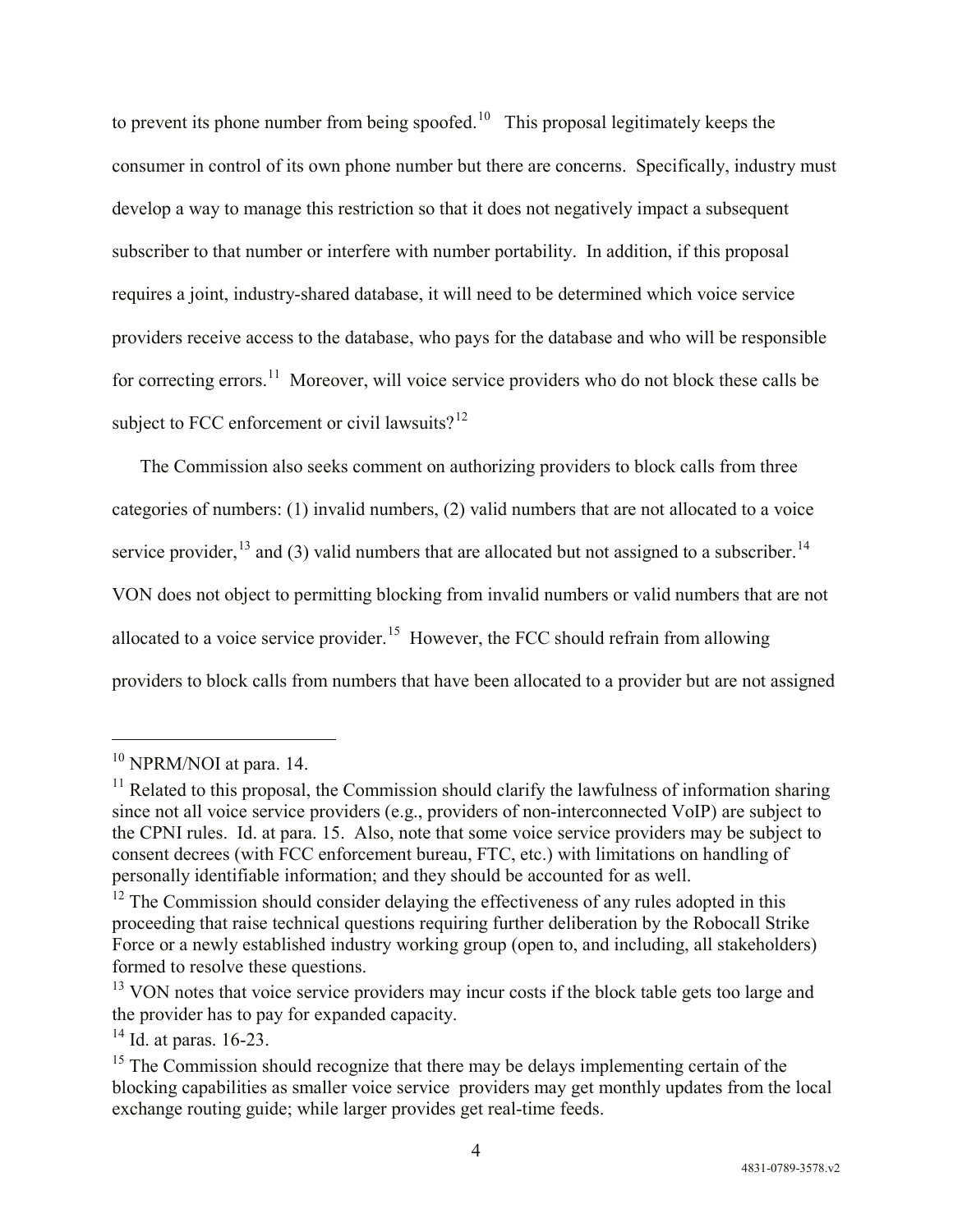to a subscriber because it currently is technically infeasible to determine if an assigned number is in use or may have been assigned to a subscriber such as a VoIP provider rather than directly to end users.<sup>16</sup> There simply is no database that supplies this information across providers in a timely fashion.<sup>17</sup> Adoption of this requirement also runs a high risk that a new voice service customer cannot complete calls because his or her number is still classified as unassigned.<sup>[18](#page-4-2)</sup>

Moreover, certain voice service providers may use "proxy" numbers that may not meet a standard definition of "assigned." Such proxy numbers are dynamically assigned rather than assigned to a specific subscriber. The use of "proxy" numbers allows service providers to recycle numbers more quickly, thus reducing the numbering resources required and slowing number exhaust. Without the use of proxy numbers, when a number is no longer being used it would need to be returned to the provider and then cooled for 90 days. In addition, the use of proxy numbers for 911 callback numbers is important for the deployment of next-generation 911; so blocking these calls could be detrimental to emergency services.

**International calls.** The Commission seeks comment on whether an internationally originated call from a NANP number should be subject to these rules, whereas calls with

<span id="page-4-0"></span><sup>&</sup>lt;sup>16</sup> Specifically, the real time sharing of subscriber active data between providers is currently not possible. Mobile subscribers are best positioned with home location register ("HLR") number lookup type services but do not share this information with non-roaming partners. Wireline and VoIP subscribers don't use HLR type services.<br><sup>17</sup> The Commission asks whether the Number Portability Administration Center ("NPAC") could

<span id="page-4-1"></span>provide such information. NPRM/NOI at para. 22. VON suggests that the NPAC is only partially accurate for SMS; NetNumber would be the more accurate source of monitoring user assignment of SMS-enabled numbers.

<span id="page-4-2"></span> $18$  If the Commission adopts this proposal, it should also adopt a definition of "unassigned" that minimizes the likelihood of blocking of lawful calls. In addition, "subscriber" should be defined to include entities (e.g., VoIP providers) -- not just individuals -- that are assigned numbers by another voice service provider. Not doing so would jeopardize the viability of all VoIP providers since almost all of their calls could otherwise be identified as robocalls and blocked.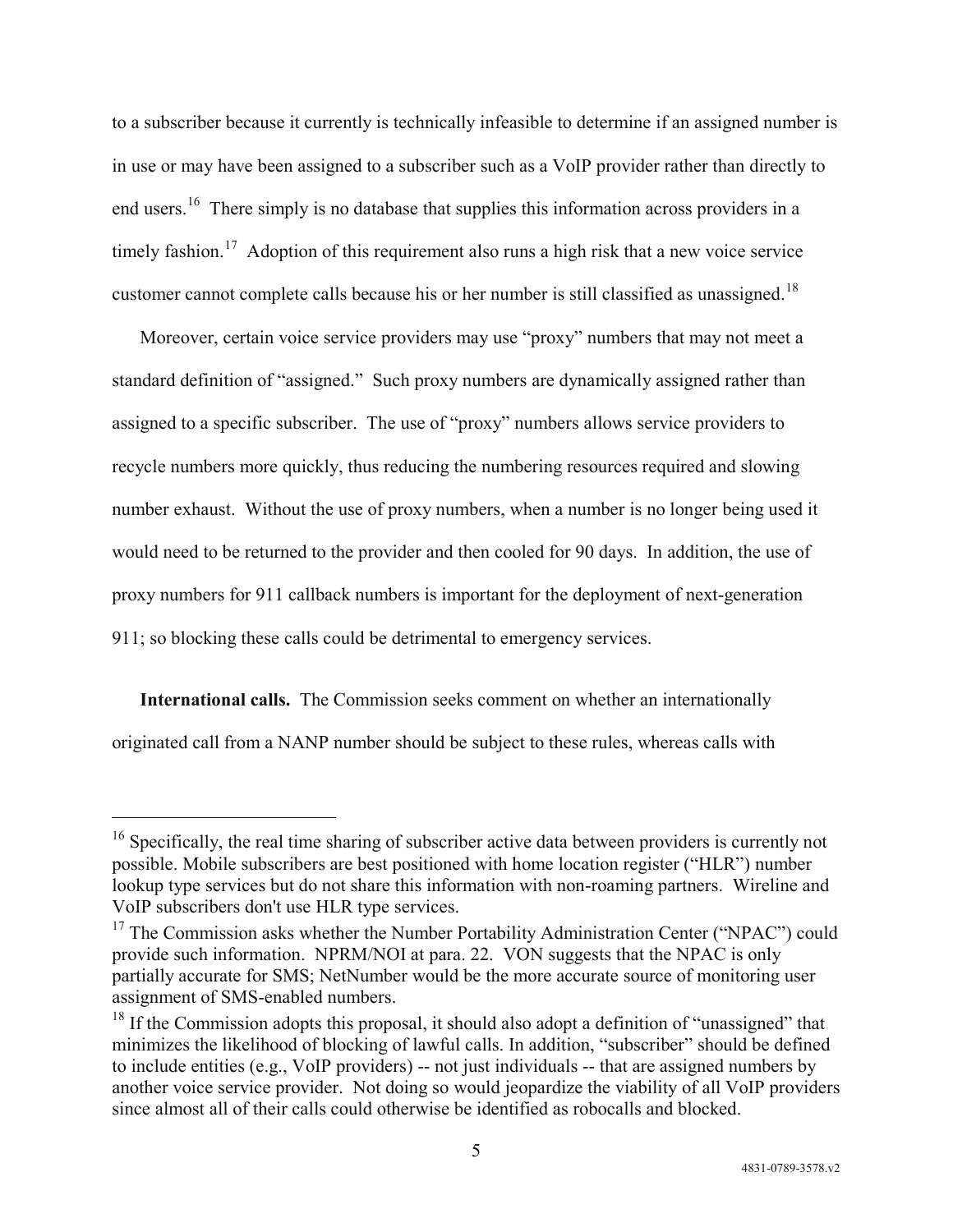international numbers would not be covered.[19](#page-5-0) VON recommends that internationally originated calls purportedly originated from a NANP number should not be subject to these rules. Many providers route their IP-based calls abroad before they terminate in the US. These calls are lawful and not made with the intent to defraud. For instance, a US-based user of a service may be traveling in Europe but uses their service to make Wi-Fi-based calls (and have their US caller ID shown). These calls should not bear the risk of getting blocked.<sup>[20](#page-5-1)</sup>

**Safe harbor.** The Commission asks whether to adopt a safe harbor to give voice service providers certainty that they will not be found in violation of the call completion and other Commission rules when they block calls based upon an application of objective standards.<sup>[21](#page-5-2)</sup> VON is concerned that safe harbors are going to excuse blocking of some legitimate calls and, may lead to an increase in the number of legitimate blocked calls. Moreover, safe harbors should not be permitted for volumetric practices (at least not for volumetric filters absent other filtering measures).[22](#page-5-3) However, if safe harbors are adopted, they should apply to all voice service providers, including non-interconnected VoIP providers. The Commission should maintain competitive neutrality among voice service providers and technologies. Moreover, while safe harbors may relieve voice service providers of liability from Commission enforcement

<span id="page-5-0"></span><sup>&</sup>lt;sup>19</sup> NPRM/NOI at para. 24.

<span id="page-5-1"></span> $20$  VON agrees with the Strike Force that providers can block illegal calls without violating the call completion rules and such blocked calls should not be counted for purposes of calculating a providers' call completion rate. NPRM/NOI at para. 26. However, not all voice service providers can identify the blocking source and may not be capable of excluding such calls from reporting.

<span id="page-5-2"></span><sup>21</sup> NPRM/NOI at para. 28.

<span id="page-5-3"></span> $22$  The Commission and industry should instead build methods, practices, and objective standards that err on the side of completion of lawful calls and in compliance with call completion rules. Safe harbors disincentivize efforts to avoid blocking of legitimate calls.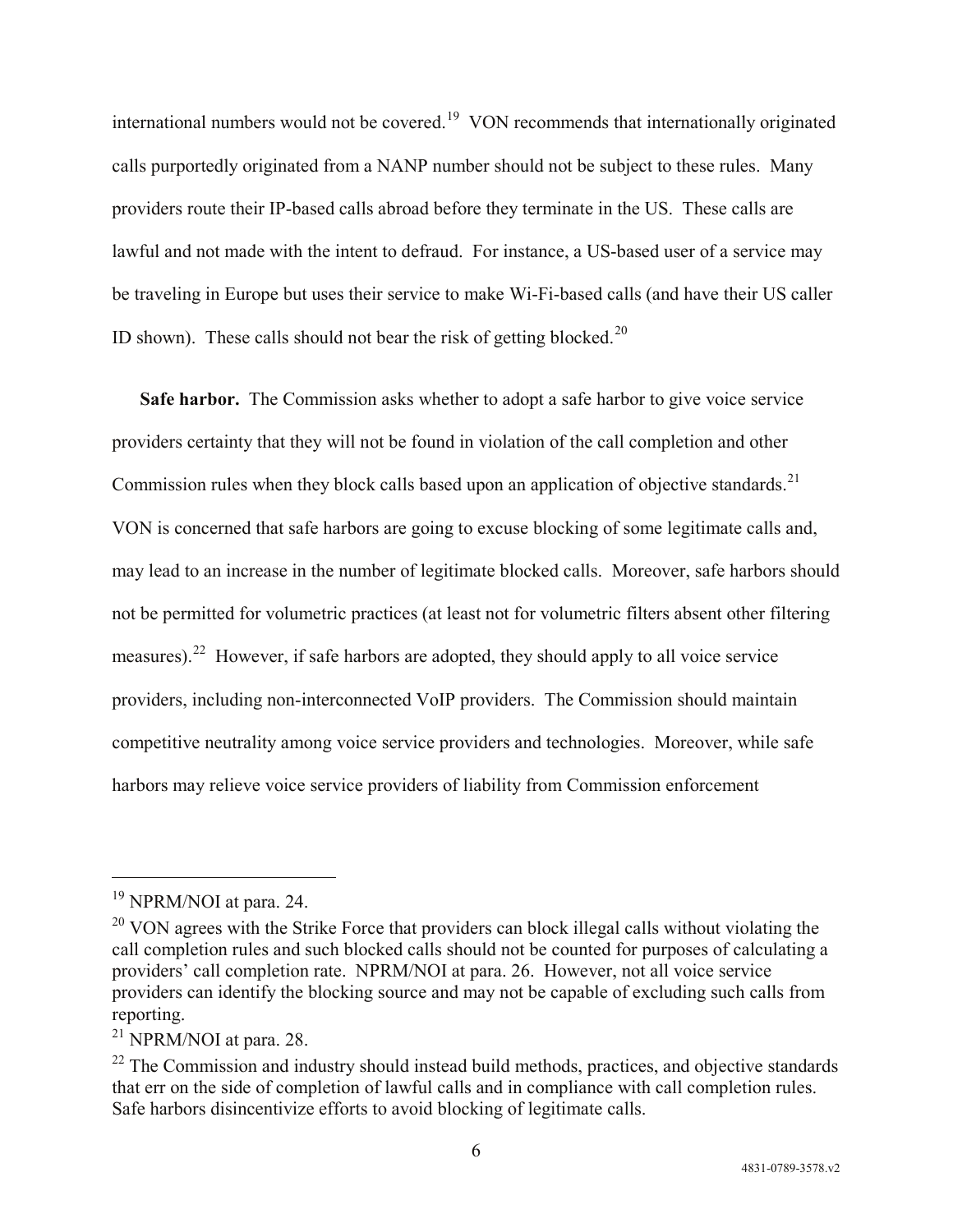proceedings, it may not shield voice service providers from civil liability.[23](#page-6-0)

**SHAKEN.** The FCC seeks comment on whether the framework established by ATIS and the SIP Forum, known as signature-based handling of asserted information using tokens (or "SHAKEN"), once widely adopted, should allow voice service providers to block calls for which the Caller ID has not been authenticated.<sup>[24](#page-6-1)</sup> VON believes that SHAKEN holds promise but it is not yet ready for industry-wide implementation or approval. As an initial matter, unauthenticated Caller ID alone should not be sufficient grounds to block a call; but should be used in combination with other methods. In addition, there are still outstanding questions whether the framework and standards will work equally well with VoIP calls and traditional wireline calls. Specifically, not all VoIP callers have telephone numbers *and* the calling/originating network does not always own the number. Many legitimate calls are not originated on the PSTN and, accordingly, do not originate from a telephone number. For example, outward-bound one-way calling applications permit calls to be made to PSTN telephone numbers but do not allocate telephone numbers to the calling party. Any arrangement for, or approval of, a trusted identity framework must ensure that technologies that do not assign telephone numbers to callers will not be vulnerable to Commission-approved blocking by other voice service providers.

In scenarios where a subscriber owns a number on a remote (other) network, SHAKEN currently does not allow for presenting the remote calling line ID on a home-network-originated call (*e.g.*, a SkypeOut customer might have a valid mobile telephone number but SHAKEN wouldn't allow use of that for caller ID on SkypeOut). It's also not clear how international calls from countries not adopting SHAKEN will be treated on the U.S. network, nor is it clear

<span id="page-6-1"></span><span id="page-6-0"></span><sup>&</sup>lt;sup>23</sup> The Commission should also provide all voice service providers a confidential white list of all public safety answering point telephone numbers that should never be blocked.  $^{24}$  NPRM/NOI at para. 32.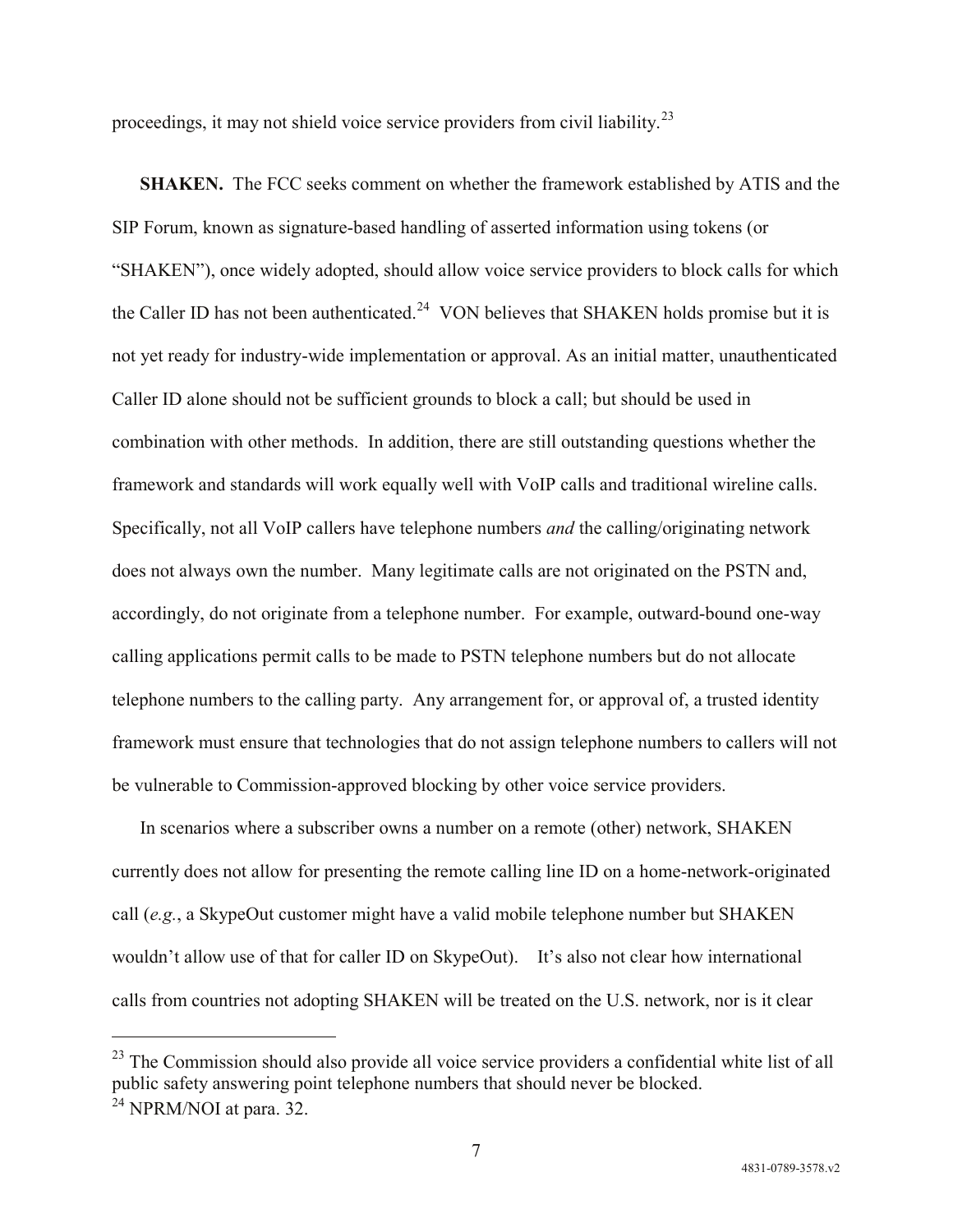whether the customers of voice providers not participating in SHAKEN will be able to complete outgoing calls. Thus, there remains work to done before the SHAKEN framework is adopted or used as a basis for affording safe harbor protection.

**Traceback.** The FCC seeks comment on whether information obtained through traceback efforts can and should be used to identify future calls that are illegal to a reasonably high degree of certainty.[25](#page-7-0) Traceback is complicated by the fact that you cannot always identify the originating carriers; intermediate carriers may insert headers, which would require a hop by hop analysis. For international calls, calling line identification ("CLI") may be blocked, except for calls originating within the carrier's network. Moreover, most CLI is not authenticated; nor can it be authenticated at this time. The best mechanism for enforcement would be from the originating carriers of illegal robocalls, who are in the best position to do their own fraud prevention.

<span id="page-7-0"></span> $^{25}$  NPRM/NOI at paras. 30, 33.